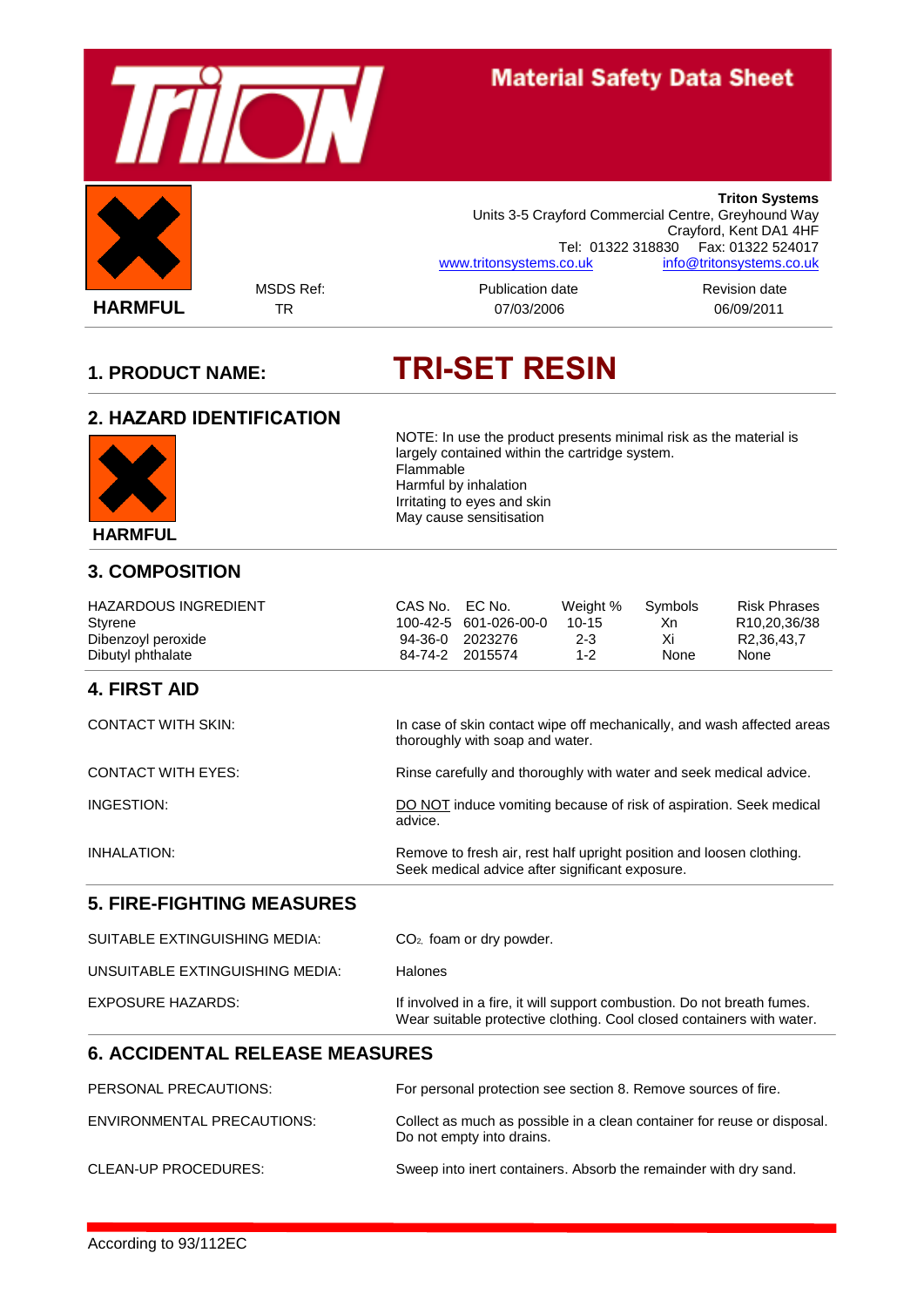

## **Material Safety Data Sheet**

#### **7. HANDLING AND STORAGE**

HANDLING PRECAUTIONS: Observe the necessary precautionary measure for styrene. Ensure adequate ventilation. Do not inhale vapour. Avoid contact with skin and eyes.

STORAGE INFORMATION: Store in cool, well-ventilated conditions away from direct sunlight. Store upright.

#### **8. EXPOSURE CONTROLS / PERSONAL PROTECTION**



The usual precautionary measures for handling chemicals should be observed. Provide adequate ventilation. Wear suitable gloves of neoprene or synthetic rubber. Wear eye/face protection. Wear suitable protective clothing. Launder clothes before use.

EXPOSURE LIMITS Styrene: 100ppm or 420mg/cu.m. (8h T.W.A) Dibenzoyl peroxide: 5ml/cu.m. (8h T.W.A)

#### **9. PHYSICAL AND CHEMICAL PROPERTIES**

| Appearance                   | Paste                                           | <b>Oxidising Properties</b>  | None                                       |
|------------------------------|-------------------------------------------------|------------------------------|--------------------------------------------|
| Odour                        | Faint                                           | Vapour Pressure              | 7m bar @ 20 Deg C                          |
| pH                           | 7 (50% suspension in<br>water)                  | Relative density             | Base: 1.49 Typical<br>Catalyst: 1.19 Typic |
| <b>Boiling Point</b>         | 145°C Decomposes                                | <b>Bulk density</b>          | Not relevant                               |
| <b>Melting Point</b>         | Not Relevant                                    | Viscosity                    | No data                                    |
| <b>Flash Point</b>           | Base: 32 deg C<br>Catalyst: Above SADT          | Solubility                   | Insoluble in water                         |
| Ignition                     | Base: 490 deg C<br>Catalyst: 380 deg C          | <b>Partition Coefficient</b> | No data                                    |
| <b>Explosive Properties:</b> | 1.1% by volume (lower)<br>8.0% by volume(upper) | <b>SADT</b>                  | Catalyst: 50 Deg C                         |

| Paste                                           | <b>Oxidising Properties</b>  | None                                         |
|-------------------------------------------------|------------------------------|----------------------------------------------|
| Faint                                           | <b>Vapour Pressure</b>       | 7m bar @ 20 Deg C                            |
| 7 (50% suspension in<br>water)                  | Relative density             | Base: 1.49 Typical<br>Catalyst: 1.19 Typical |
| 145°C Decomposes                                | <b>Bulk density</b>          | Not relevant                                 |
| Not Relevant                                    | Viscosity                    | No data                                      |
| Base: 32 deg C<br>Catalyst: Above SADT          | Solubility                   | Insoluble in water                           |
| Base: 490 deg C<br>Catalyst: 380 deg C          | <b>Partition Coefficient</b> | No data                                      |
| 1.1% by volume (lower)<br>8.0% by volume(upper) | <b>SADT</b>                  | Catalyst: 50 Deg C                           |

### **10. STABILITY / REACTIVITY**

| STABILITY:                                        | Product is stable and non reactive whilst in cartridge.                                                  |
|---------------------------------------------------|----------------------------------------------------------------------------------------------------------|
| THERMAL DECOMPOSITION:                            | The catalyst undergoes self accelerating decomposition at and above<br>50 Degree C.                      |
| CONDITIONS TO AVOID:                              | Temperatures above 30 degrees C. Exposure to direct sunlight. Skin<br>contact may cause skin irritation. |
| MATERIALS TO AVOID:                               | Direct contact with acids, alkalis, reducing agents or heavy metal salts.                                |
| HAZARDOUS DECOMPOSITION PRODUCTS: Not determined. |                                                                                                          |

#### **11. TOXICOLOGICAL INFORMATION**

LD<sub>50</sub> Acute oral toxicity in rats: 5,000mg/Kg. SPECIAL PROPERTIES: In high concentration styrene has irritating effects on eyes and mucous membranes. Skin contact may cause skin irritation.